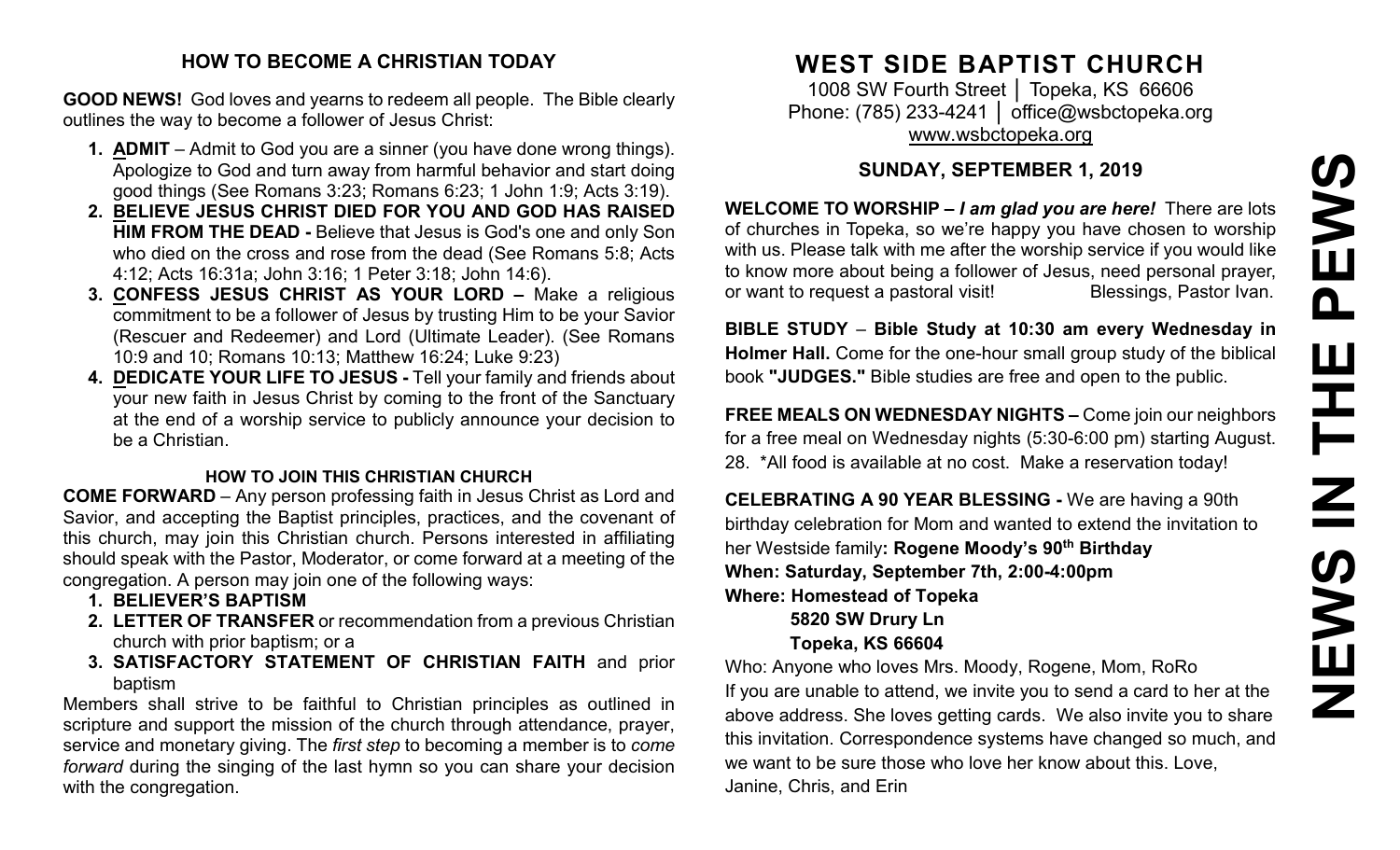# **CHILDRENS ACTIVITY BAGS AND BULLETINS – We are glad to have**

**children in worship!** Activity bags filled with coloring pages, crayons, and other items are available for preschool and elementary-aged children near the sanctuary door. **Enjoy the kits and children's bulletins**. Please take home your artwork. Place the packets on the front pew after the worship service so we can restock them.



**FINANCIAL GIVING** – Thank you for the generous support of the work of God in and through West Side Baptist Church. Donations report:

|                               | 08-25-2019   |    | Y-T-D        |
|-------------------------------|--------------|----|--------------|
| <b>General Fund</b>           | 6215.00      |    | \$143,476.93 |
| <b>Building Main</b>          | 55.00        | \$ | 6,181.00     |
| <b>Sunday School</b>          | \$<br>6.00   | \$ | 335.38       |
| <b>America For Christ</b>     | \$           | \$ | 1,542.00     |
| <b>Baby Closet</b>            |              | \$ | 50.00        |
| Fellowship/Benevolence \$     |              | \$ | 1,447.97     |
| One Great Hour of Sharing\$   |              | \$ | 2,145.93     |
| <b>Vacation Bible School</b>  | \$           | \$ | 124.80       |
| <b>World Mission Offering</b> | \$           | \$ | 115.00       |
| <b>Youth Fund Income</b>      | \$<br>250.00 | \$ | 3,540.72     |
| <b>School Supplies</b>        |              | S  | 270.00       |
| <b>ABW</b>                    | 20.00        | \$ | 590.00       |

Bill Merrifield, Stewardship Secretary, mailed quarterly giving statements. See him with any questions or to request giving envelopes.



**WWW KIDS BIBLE CLUB –** West Side has begun another year of adventure at **W**onderful **W**est Side **W**ednesdays (WWW) Bible Club! Supper will be served at **5:30 pm**. Come on in and register between 4:30 -5:30 pm. Forms for registration will be available at the door or you may request those ahead of time by calling the church office. Bible Study classes available for Kdg through adult. Van rides to and from

the church are available. Please call the church office (785 233-4241) to arrange a ride or for more information. We want to see you there!!

## **WORSHIP LEADERS:**

**Acolytes (September) –** Aaron Poe, Pat Carpenter

**Communion Servers (September) –** Jim Lagerberg, Pat Carpenter,

Don Johnson, Amy Cripe

**Evangelism Counselor -**

**Scripture Readers –** Jan Mauck

**Technology –** Harry Carpenter, Tom Mansfield, Brice Smith, and Bruno Sprenks

**Ushers (September)** Chuck Cozad, Doug Mauck, Dick May, Steve May, Aaron Poe

#### **NEWS FROM CHRISTIAN EDUCATION…**

We have had a great summer of fellowship while viewing and discussing 4 different movies during Sunday School. We want to thank everyone who participated. A special thanks to all who brought treats to share and to Ernie for setting up chairs and tables and making coffee early every Sunday.



**Regular Sunday School begins again on Sept 8 @ 9:15 am.** 

- K-3, taught by Colleen Smith meets downstairs by the Nursery.
- Grades 4-8 taught by Fran Seymour-Hunter and Pat Carpenter meet upstairs in the NW corner classroom.
- Grades 9 -12 taught by Pastor Ivan meets downstairs in the Youth Room.

## **For Adults there are three choices:**

- "Reading the Bible as Literature" (a video series) taught by Doug Mauck in Holmer Hall;
- "The Explicit Gospel" (video) taught by Jack Janway upstairs in the NE classroom;
- Max Lucado's Outlive Your Life taught by Rexanne Greuter (for women) upstairs in the SE classroom.

We hope you will choose to join us for Sunday School this fall.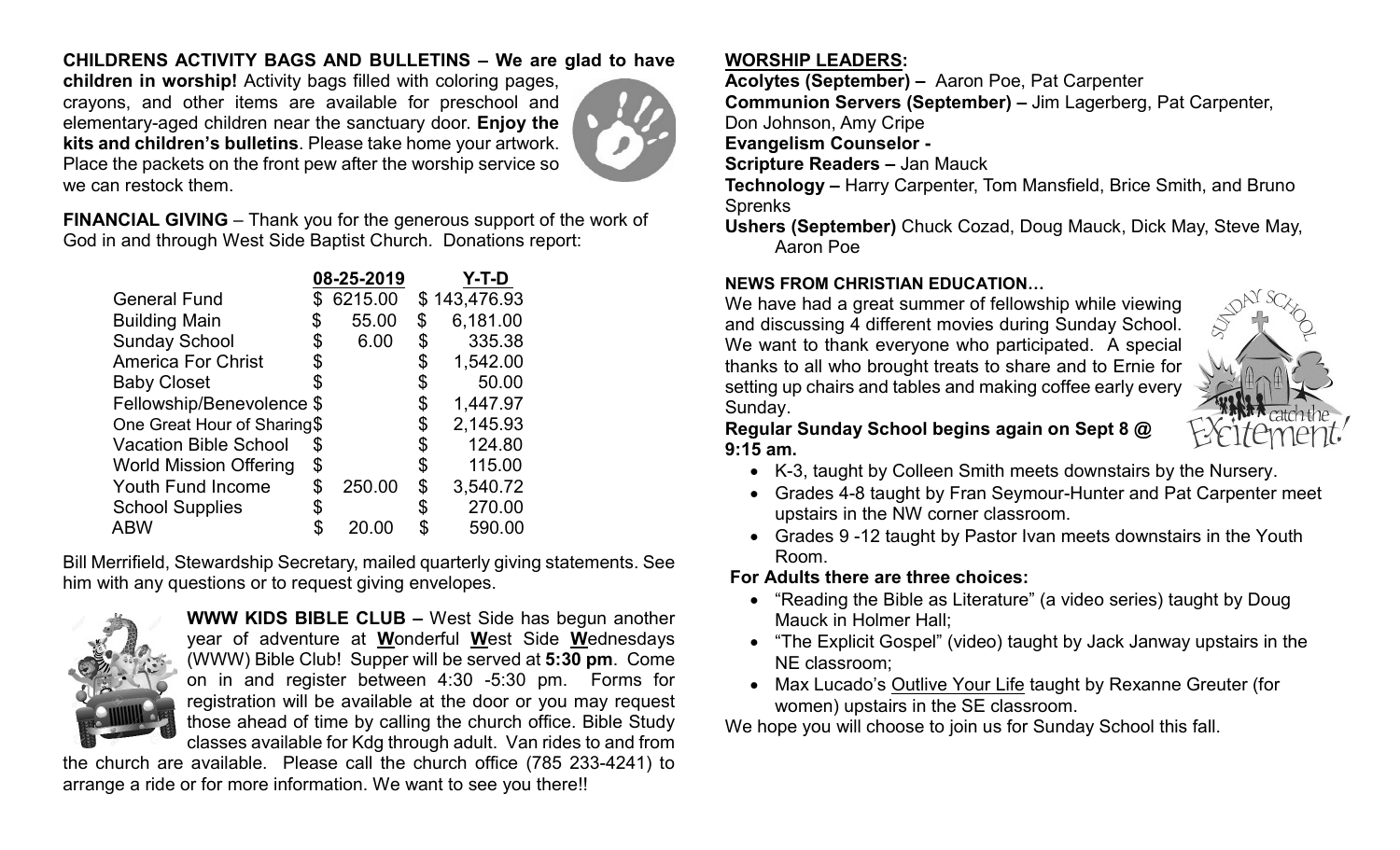#### **WEEKLY CALENDAR**

#### **SUNDAY, SEPTEMBER 1**

9:00 am SS Cinema Movie ("Pete's Dragon") (FH) 10:30 am Worship Service (S)

#### **MONDAY, SEPTEMBER 2**

9:00 -11:00 am Baby Closet Ministry

#### **TUESDAY, SEPTEMBER 3**

| $5:30 \text{ pm}$ | Ladies Night Out @ El Torito's  |
|-------------------|---------------------------------|
| $5:30 \text{ pm}$ | Men's Night Out $@$ El Torito's |
| $6:00 \text{ pm}$ | Men's Chorus (FH)               |

#### **WEDNESDAY, SEPTEMBER 4**

| $10:30$ am        | Bible Study – Book of Judges (HH)  |
|-------------------|------------------------------------|
| $3:30 - 5:30$ pm  | Fruit & Vegetable Food Pantry (FH) |
| $5:00 - 7:00$ pm  | <b>Baby Closet Ministry</b>        |
| $5:30 - 7:00$ pm  | Supper and WWW                     |
| $7:00 \text{ pm}$ | Choir Practice (S)                 |
|                   |                                    |

#### **THURSDAY, SEPTEMBER 5**

1:00 - 3:00 pm Baby Closet

**FRIDAY, SEPTEMBER 6 PASTOR'S DAY OFF**

#### **SATURDAY, SEPTEMBER 7**

1:00 pm Worship Team Practice

#### **SUNDAY, SEPTEMBER 8**

| $9:15$ am  | <b>Sunday School</b> |
|------------|----------------------|
| $10:30$ am | Worship Service (S)  |

#### **IN OUR THOUGHTS AND PRAYERS**

Annie Morris – Health concerns (Don and Molly's granddaughter-in-law) Ella – Health concern (Don and Molly's great-granddaughter) Kim – Health concerns (Nancy Ohse's friend) Mark Arnold – Health concerns Al & Bradley Carpenter – Health concerns Harry and Pat Carpenter – Health concerns Amy Cripe - expecting Joanna Lewis – Health concerns (Jack & Nelda Janway's niece) Nancy May – Health concerns Bill and Marie Merrifield – Health concerns Don and Molly Morris – Health concerns Sandra Parnell – Health concerns (Marianne Spano's friend) Becky and Terry Poe – Health concerns Chris Poe – Health concerns Carolyn Roach – Health concerns (Nelda Janway's sister) Keith Springer – Health concerns (Marianne Spano's brother) Larry Springer – Health concerns (Marianne Spano's brother) Melissa Weikel – Health concerns (Nancy and Wayne Cottril's daughter) Lola Zab - Health concerns (Marianne Spano's sister) Victims and perpetrators of human trafficking (sexual slavery) Topeka Rescue Mission – Financial Help Ward Meade Neighborhood El Paso & Ohio Shootings **HOMEBOUND & CARE FACILITIES:**  \*Portia Allbert \*Etta Landis –Capital Ridge \*June Cunningham – Brewster Place \*Renea May \*Shirley & Larry Dell \*Helen Farrar –Plaza West \*Ken Paslay – Brookdale \*Gerald Haney – \*Theo Penny \*Edward Perkins \*Mary Lou Johnson – Aldersgate \*Juanita Plankinton \*Hazel Smith-Tindall – Ottawa